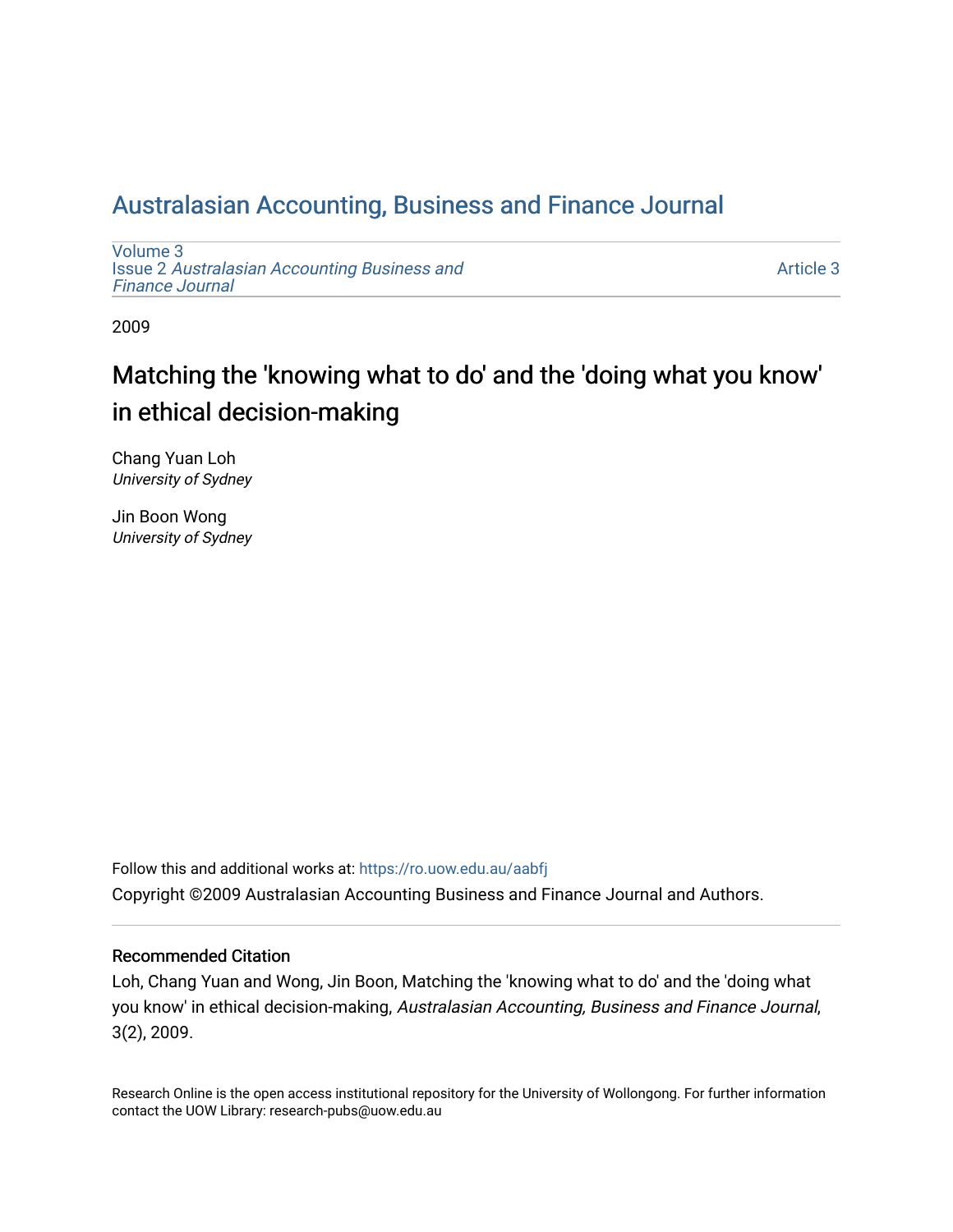## Matching the 'knowing what to do' and the 'doing what you know' in ethical decision-making

#### Abstract

Corporate events in the past decades have contributed to a continued interest in the ethical decisionmaking of individuals in accounting. Much of the research in ethics and education have relied on the assumption that the individual's level of ethical development is related to his/her ethical behavior. Adapting a simplified version of Thorne's (2000) prescriptive/deliberative reasoning in a cheat-to-gain business scenario, a survey of accounting students suggest that ethical development may not be related to behavior. In addition, consistent with Thorne (2001), results suggest that even if individuals may 'know what to do' for the ideal ethical decision, they may not always actually choose that path or 'doing what they know'.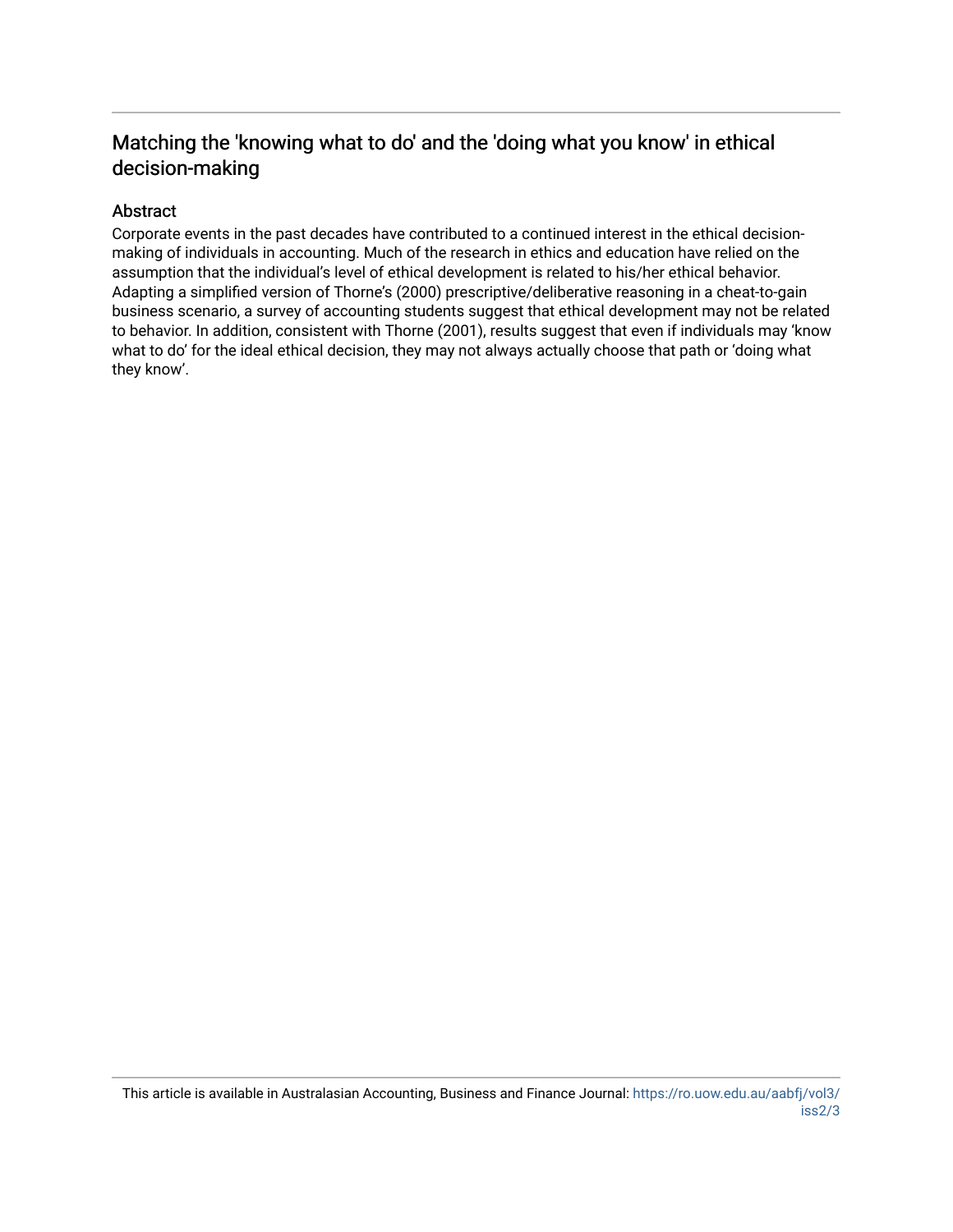

## **MATCHING THE 'KNOWING WHAT TO DO' AND THE 'DOING WHAT YOU KNOW' IN ETHICAL DECISION-MAKING**

**Chang-Yuan Loh\*, University of Sydney** 

**Jin Boon Wong, University of Sydney** 

#### **ABSTRACT:**

Corporate events in the past decades have contributed to a continued interest in the ethical decision-making of individuals in accounting. Much of the research in ethics and education have relied on the assumption that the individual's level of ethical development is related to his/her ethical behavior. Adapting a simplified version of Thorne's (2000) prescriptive/deliberative reasoning in a cheat-to-gain business scenario, a survey of accounting students suggest that ethical development may not be related to behavior. In addition, consistent with Thorne (2001), results suggest that even if individuals may 'know what to do' for the ideal ethical decision, they may not always actually choose that path or 'doing what they know'.

*Keywords*: ethical development, ethical behavior, prescriptive reasoning, deliberative reasoning *\*Corresponding author email:* **c.loh@econ.usyd.edu.au**

#### **1. INTRODUCTION**

A popular strand of research has focused on the ethical development and/or behavior of accounting and business practitioners (Forte 2004b; Armstrong, Ketz and Owsen 2003; Wu 2003; Thorne 2001; Ponemon 1990, 1992a, 1992b, 1993; Ponemon and Gabhart 1993; and Cohen, Pant and Sharp 1998). Accounting ethics research has typically characterised a relationship where higher ethical development is associated with ethical behavior. However, Ponemon (1993) and Bay and Greenberg (2001) reported results where ethical development did not exhibit a positive relationship with ethical behavior. This paper seeks to investigate these mixed findings concerning the relationship between ethical development and ethical behavior.

Results of this paper suggest, contrary to popular belief, that ethical development may not always be related to ethical behavior – although individuals in the study knew the ideal ethical choice, not all always chose to follow through with it. It is argued that this poses implications for researchers considering the use of ethical development as a proxy for ethical behavior and in turn for educators who advocated methods that may improve ethical development, but not necessarily behavior.

An outline of extant research and the development of the hypotheses are provided in Section 2 of this paper. The research method is outlined in Section 3, whilst Section 4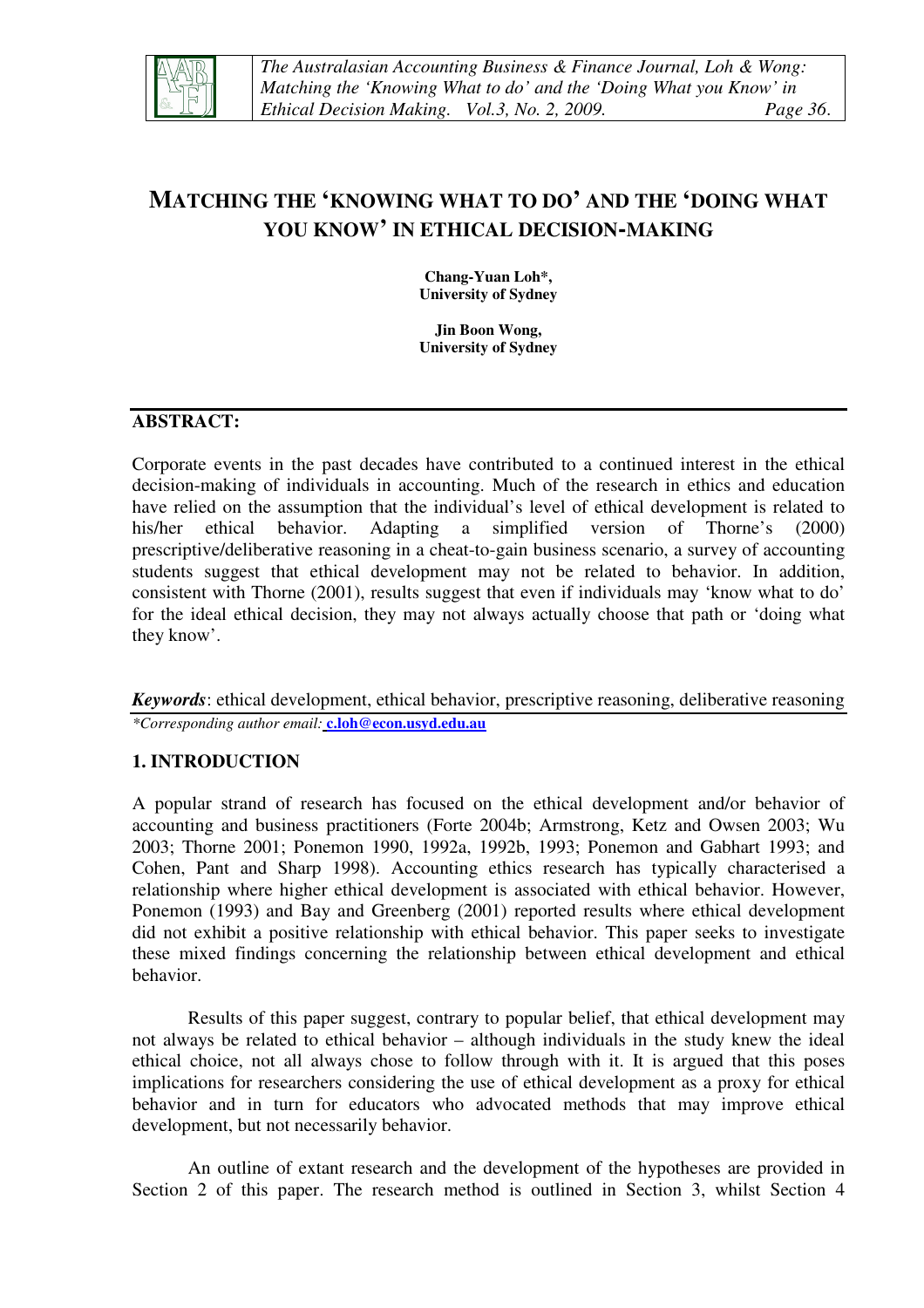

*The Australasian Accounting Business & Finance Journal, Loh & Wong: Matching the 'Knowing What to do' and the 'Doing What you Know' in Ethical Decision Making. Vol.3, No. 2, 2009. Page 37*.

discusses the results. Section 5 summarizes this study's contributions, limitations and provides suggestions for future research. Section 6 concludes the paper.

## **2. THEORETICAL BACKGROUND AND HYPOTHESES DEVELOPMENT**

### **2.1 Cognitive Moral Development**

Contemporary accounting ethics research focuses on the concept of ethical development, influenced by the work of psychologists Lawrence Kohlberg and James Rest. Kohlberg (1958) defined ethical development as the 'Cognitive Moral Development' (CMD) of the individual, governing the thought processes involved in making a decision concerning right or wrong. Kohlberg's CMD implies that higher levels of ethical development should result in more ethical behavior. Kohlberg's CMD model categorised an individual's ethical development into three main stages – the pre-conventional level, conventional level, and the post-conventional level – with each stage reflecting a higher level of ethical development (Kohlberg 1979). At the pre-conventional level, an individual's ethical decisions are shaped by external authorities, self interest, and the rewards and punishment associated with various choice outcomes. Kohlberg regarded this as the lowest level of cognitive moral or ethical development. At the conventional level, Kohlberg states that an individual's ethical decision is shaped by considerations of the law and social norms. The post-conventional level is referred to by Kohlberg as the highest order of ethical development whereby an individual's ethical decision-making is influenced by universal principles of fairness, conscience and justice.

James Rest (1982) built on Kohlberg's work by developing a four-component model of the ethical decision-making process (as cited in Bebeau 2002) and an instrument to measure ethical development (Rest 1979; Rest, Narvaez, Thoma and Bebeau 1999). The fourcomponent model describes the cognitive processes individuals use in ethical decision-making, that is, it depicts how an individual first identifies an ethical dilemma through to his/her intention and finally courage to behave ethically. Bebeau (2002) has summarized Rest's (1982) four-component model which is illustrated in Figure 1 (see below).

1. Ethical sensitivity: the individual must be able to identify a moral dilemma ⇓

2. Ethical judgment: the individual forms a judgment on the ideal solution to the moral dilemma

⇓

3. Ethical intention: the individual's intention to comply or not comply with the ideal solution is formed

⇓

4. Ethical behavior: the individual develops the courage to follow through with his/her moral action.

**Figure 1: Rest's four-component model [based on Bebeau 2002]** 

Rest's (1982) four-component model (see above) illustrates the four stages an individual experiences in making an ethical decision. Stages 1 and 2 are determined by the individual's ethical development, and represent his/her ethical reasoning. However, actual behavior is reflected by Stages 3 and 4. If the individual lacks the necessary intention or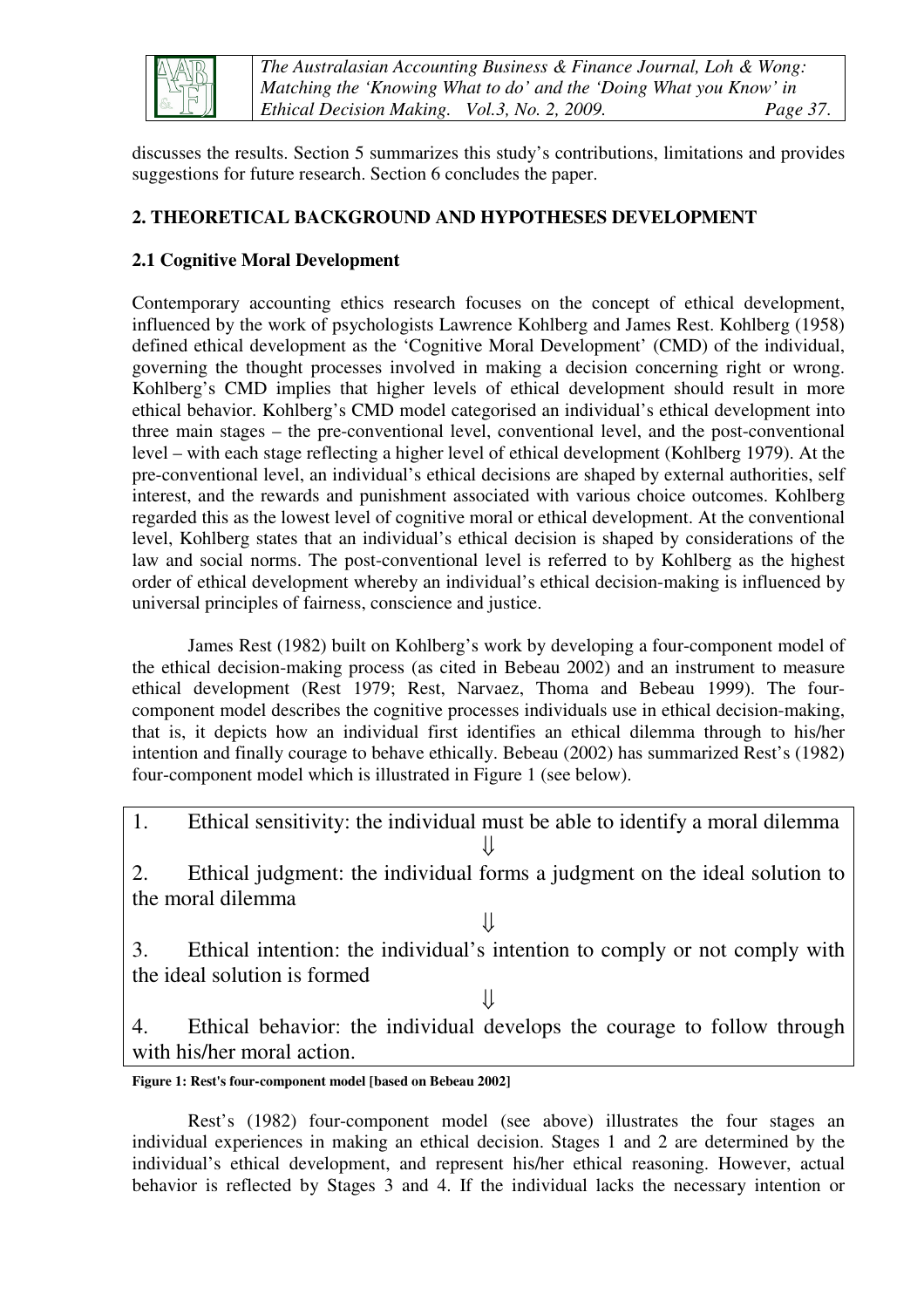

*The Australasian Accounting Business & Finance Journal, Loh & Wong: Matching the 'Knowing What to do' and the 'Doing What you Know' in Ethical Decision Making. Vol.3, No. 2, 2009. Page 38*.

conviction, then even if he/she is aware of the 'right thing to do', he/she would not follow through with an ethical action

#### **2.2 Differences between ethical development and behavior – considering Thorne's prescriptive 'judgment' and deliberative 'intention'**

Ethical development is argued to be important to an understanding of behaviors within the accounting profession because many professional judgments are conditioned upon the beliefs and values of individual accounting practitioners (Ponemon 1992b). Correspondingly, improving the ethical development of individuals has been deemed to be desirable because of its association with better ethical decision choices (Blasi 1980; Ponemon 1990, 1992b), sound business practices (Forte 2004a), and the facilitation of trust in business relationships (Bews and Rossouw 2002).

A number of studies have sought to provide support for the existence of a positive relationship between ethical development and ethical behavior. For example, it has been found that higher levels of ethical development have affected auditors' sensitivity to ethical issues (Sweeney and Roberts 1997), and may also affect their propensity to provide fair and independent opinions and financial statements (Warming-Rasmussen and Windsor 2003).

However, a number of studies have found mixed results for this relationship between ethical development and behavior (Rest 1986, Kohlberg and Candee 1984).

Ponemon's (1993) observation of the behavior of university students found evidence of a "heretofore unknown, nonlinear association"<sup>1</sup> between subjects' ethical development and their ethical behavior<sup>2</sup>. Although Ponemon found that ethical interventions (such as ethical education) improved the ethical development of accounting students, he found no support that ethical development was related to ethical behavior.

In an experimental study of 45 undergraduate business students, Bay and Greenberg (2001) found a *quadratic* relationship between ethical development and ethical behavior, where individuals at both high and low levels of ethical development were associated with unethical behavior. The authors' results suggested that the quadratic relationship was driven by males, with females exhibiting decreasing ethical behavior at higher levels of ethical development.

In another study, Thorne (2000) suggested the differences between ethical development and behavior may be due to that accounting students do not use their full cognitive moral capability when arriving at their choice of action in an ethical dilemma. Thorne (2000) describes ethical development as the highest cognitive moral capability to which an individual is *potentially capable* of using principled considerations in the resolution of ethical dilemmas. However, this differs the actual moral reasoning an individual applies to a specific dilemma.

Thorne's (2001) survey of 120 undergraduate accounting students found that the students use more principled considerations in their assessment of the ideal judgment of an

 $\overline{a}$ 

 $<sup>1</sup>$  As cited in Bay and Greenberg (2001, p. 370).</sup>

<sup>&</sup>lt;sup>2</sup> The target University in Ponemon's study had been involved in trying out a system where the printing and distribution of subject notes was to be financed by the students. Given the voluntary nature of the system, students thus had the ability to 'free-ride' off the contributions of other students. Ponemon's paper studied the propensity of students to engage in such behavior.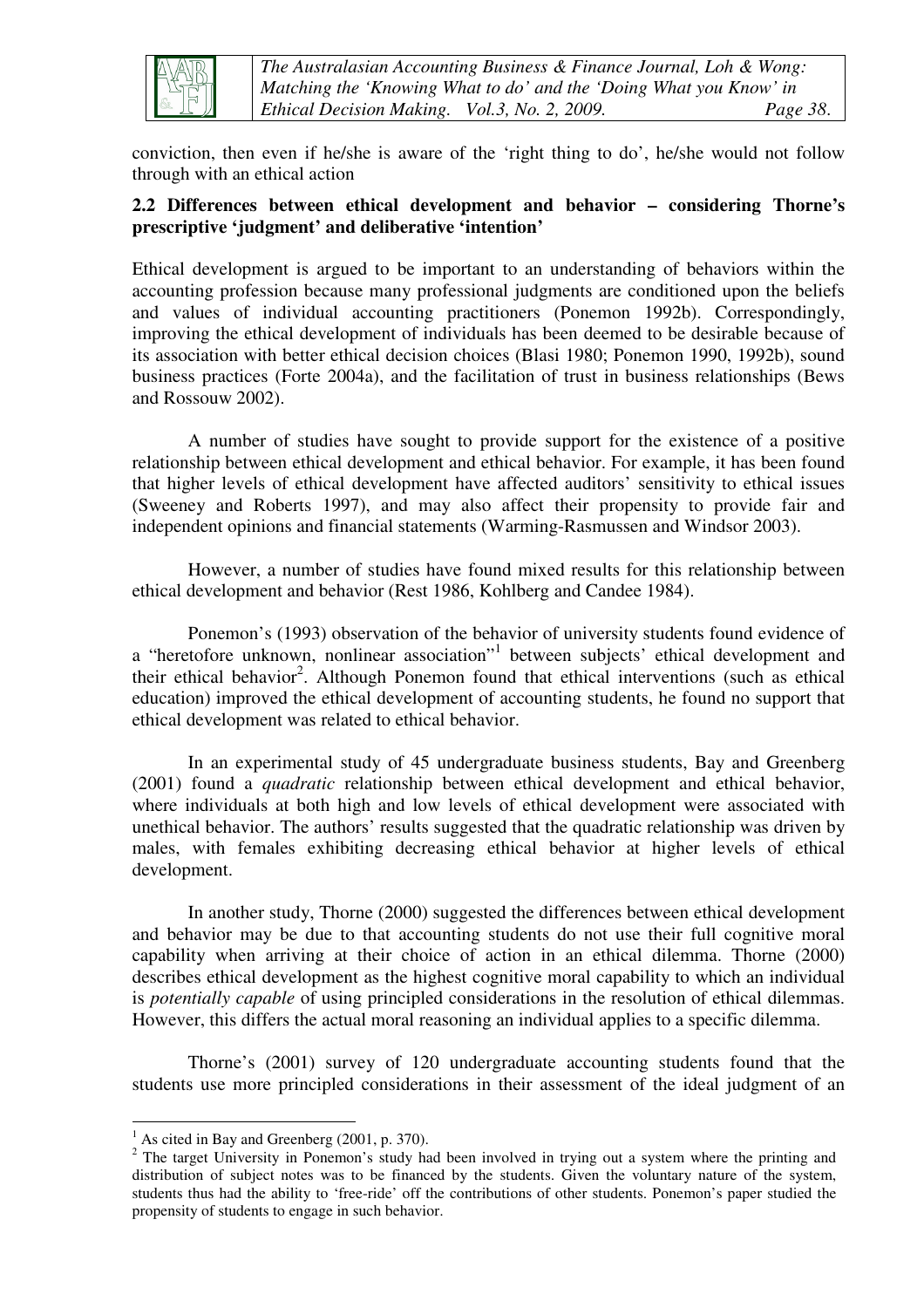

*The Australasian Accounting Business & Finance Journal, Loh & Wong: Matching the 'Knowing What to do' and the 'Doing What you Know' in Ethical Decision Making. Vol.3, No. 2, 2009. Page 39*.

accounting-specific ethical dilemma (prescriptive reasoning), as opposed to their actual intentions (deliberative reasoning). Thorne (2001) argues that whilst individuals are aware of ideal ethical solutions (as exhibited by reasonably high levels of ethical development), they may not necessarily apply these in their intention to behave ethically.

#### **2.3 Hypotheses**

The mixed findings of research to date indicate a need for further research before unequivocal conclusions can be made about the relationship between ethical development and ethical behavior. Hence Hypothesis 1 posits:

*H1. Individuals with higher (lower) ethical development exhibit higher (lower) ethical behavior.*

This paper also seeks to re-examine the relationship between ethical development and behavior by integrating Thorne's (2000) model of prescriptive and deliberative reasoning. To test this, Hypothesis 2 posits:

*H2. There is expected to be a difference between individuals' prescriptive and deliberative reasoning.* 

#### **3. RESEARCH METHODS**

#### **Subjects**

The sample of this study consisted of 255 undergraduate accounting students, on average 22 years of age. Participation in the study was voluntary and the anonymous survey was administered by members unattached to the teaching unit at the end of class. After introducing the members of the research team, the lecturer then left the room. These steps were taken to avoid students participating in the study only to ingratiate themselves with their lecturers. Out of the 255 surveys distributed, 112 were returned, representing a response rate of 43.92%. Of the 112 responses, 101 were usable<sup>3</sup>. There were 45 males and 56 females.

The students included in this sample took a major in accounting and were in their second or third year of study<sup>4</sup>. As such, these students had been exposed to basic ethical issues, which is beneficial in the context of this study.

#### **Procedure**

A survey was used to test the hypotheses proposed in this study. Subjects were presented with a participation information sheet briefly describing the nature of the study, and were also

<sup>&</sup>lt;sup>3</sup> Responses that did not meet certain criteria were dropped. Such included: blank papers, inconsistent or randomised responses, and incomplete responses.

<sup>&</sup>lt;sup>4</sup> Based on the work of Ponemon (1993) and Bay & Greenberg (2001), students were chosen as the appropriate subjects for this study. A study of student behavior is argued to be important given the same cohort may form the next generation of practitioners. Studies have shown that the same cohort of students are likely to bring their personal values and ethical reasoning into the profession (Abdolmohammadi and Baker 2006), and low ethical sensitivity and/or unethical behavior early in their lives are likely to have serious repercussions later in their careers (Molyneaux 2004; Elias 2006; and Kidwell Jr. 2004).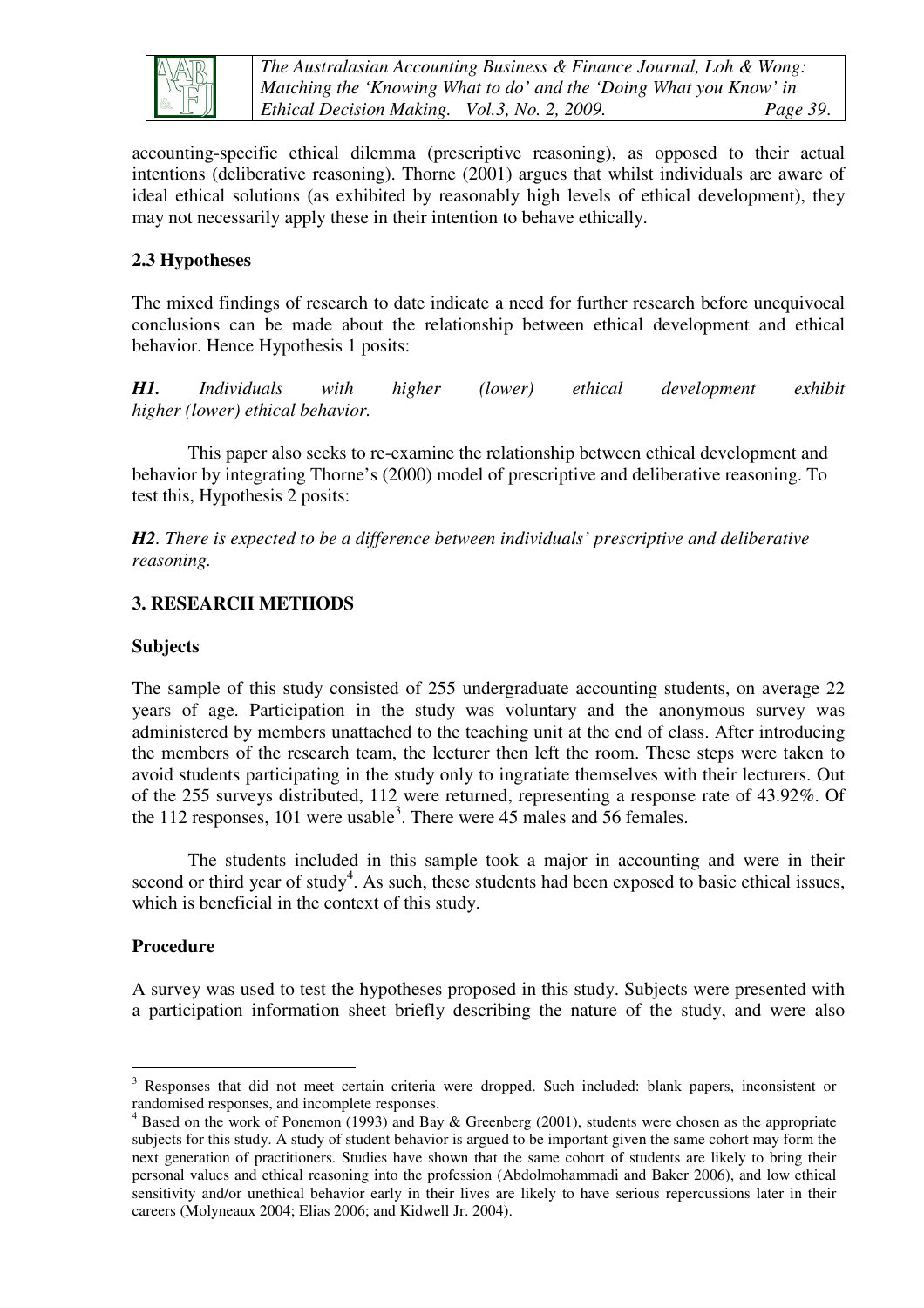

*The Australasian Accounting Business & Finance Journal, Loh & Wong: Matching the 'Knowing What to do' and the 'Doing What you Know' in Ethical Decision Making. Vol.3, No. 2, 2009. Page 40*.

requested to complete a series of questionnaires enclosed in a survey booklet. Demographics were also collected.

Ethical development was measured by the Defining Issues Test, DIT (Rest 1979). The independent variable, ethical behavior, was measured using survey responses to hypothetical scenarios, hereafter referred to as the Ethical Behavior Survey (EBS). Adapted from the experimental conditions used in Bay & Greenberg (2001), subjects in this study were treated to two hypothetical scenarios in the EBS in which they assumed the role of sales personnel in a trading business. Instructed that they would confront a reprimand for not meeting sales quotas, subjects in both scenarios are put in an agency position where they would have the incentive and means to behave unethically by cheating customers<sup>5</sup>. The two scenarios contained the same situation, with an exception; the second scenario was modified so that adhering to a code of ethics was explicitly stated as part of the business objectives. The purpose of highlighting the existence of an ethical dilemma in the scenario was to observe the expected before-andafter treatment where there a penalty was exacted for unethical behavior.

The EBS scenarios also employed a simplified version of the deliberative and prescriptive reasoning of Thorne (2001), by requiring subjects to provide (1) what they believed to be the ideal correct course of action (or ethical judgment)<sup>6</sup>, and (2) what they will actually choose to do (or ethical intention/ethical behavior)<sup>7</sup>.

#### **4. RESULTS**

#### **Main Findings**

A non-parametric Kruskal Wallis test was performed on the DIT scores and responses to the two scenarios (see Tables I and II below). Ethical development was divided into high, medium and low levels by their quartile scores and matched against the responses<sup>8</sup>. Although test ranks associated higher levels of ethical development with the ethical choices (higher ranks equate with lower ethical development), these were insignificant ( $p<0.05$ ). Hypothesis 1 is unable to be supported.

<sup>&</sup>lt;sup>5</sup> There are several reasons why a cheating scenario is employed over a complex accounting-related issue. Firstly, the simplicity of the scenario – a cheat-to-gain situation – ensured that there should be no confusion as to the existence of an ethical issue. Studies have shown that accounting students do not always recognise the existence of ethical issues in accounting (Mayper, Hoops, Pavur and Merino 2001). Secondly, cheating scenarios are commonly used to measure the ethical behavior of subjects (Bernardi, Metzger, Scofield Bruno and Hoogkamp 2004; Lawson 2004; West, Ravenscroft and Shrader 2004). Lastly, studies have also shown that some students believe cheating is necessary to succeed, and that even ethical people cheat. It has also been found that students who cheat once are likely to cheat in the workplace (Lawson 2004; Smith, Davy and Easterling 2004; Premeaux 2005).

<sup>&</sup>lt;sup>6</sup> See explanation for Rest's four-component model as illustrated by Figure 1, Appendix A.

 $<sup>7</sup>$  Studies have suggested that survey responses often measure the ethical intention, rather than ethical behavior of</sup> subjects (O'Fallon and Butterfield 2005). However, some research has found that behavioral intentions can be likely predictors of their corresponding behaviors (Buchan 2005; and Uddin and Gillett 2002).

<sup>&</sup>lt;sup>8</sup> The process of categorising ethical development into three levels is consistent with Bay and Greenberg's (2001) study.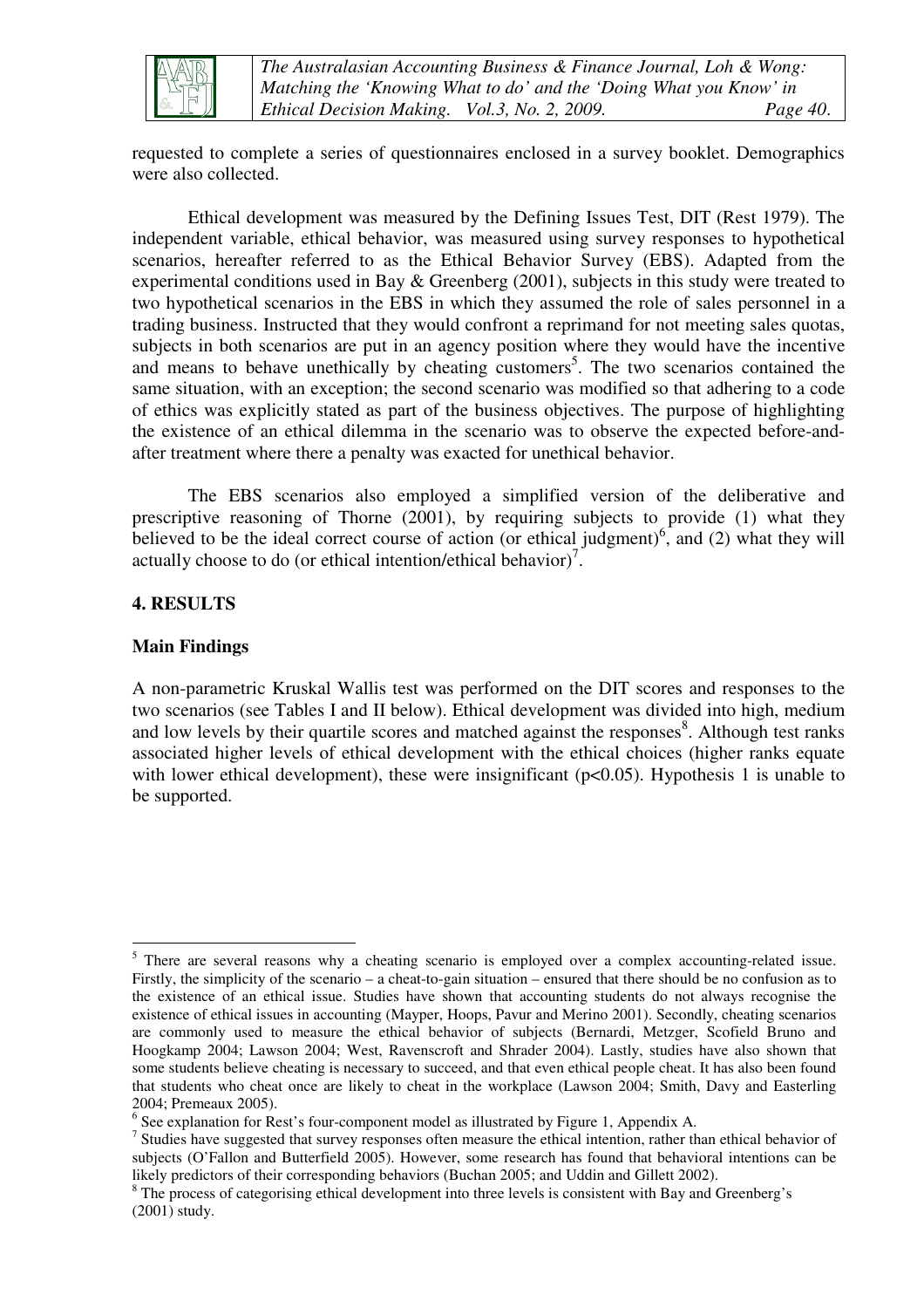

*The Australasian Accounting Business & Finance Journal, Loh & Wong: Matching the 'Knowing What to do' and the 'Doing What you Know' in Ethical Decision Making. Vol.3, No. 2, 2009. Page 41*.

|                                         | Ethical rating (Case 1)                                         | N   | Mean Rank |
|-----------------------------------------|-----------------------------------------------------------------|-----|-----------|
| DIT coding using<br>quartile allocation | Ethical choice in both<br>ideal and actual<br>scenarios         | 49  | 51.36     |
|                                         | Unethical choice as ideal<br>behavior, but actual is<br>ethical | 14  | 41.43     |
|                                         | Ideal choice is ethical,<br>but actual is unethical             | 28  | 50.82     |
|                                         | Unethical choice in both<br>ideal and actual                    | 10  | 63.15     |
|                                         | Total                                                           | 101 |           |

**Table I Kruskal Wallis ranks for Scenario 1** 

|                                         | Ethical rating (Case 2)                                         | N   | Mean Rank      |
|-----------------------------------------|-----------------------------------------------------------------|-----|----------------|
| DIT coding using<br>quartile allocation | Ethical choice in both<br>ideal and actual<br>scenarios         | 74  | 49.09          |
|                                         | Unethical choice as ideal<br>behavior, but actual is<br>ethical |     | $42.8^{\circ}$ |
|                                         | Ideal choice is ethical.<br>but actual is unethical             | 12  | 55.17          |
|                                         | Unethical choice in both<br>ideal and actual                    |     | 73.36          |
|                                         | Total                                                           | 101 |                |

**Table II Kruskal Wallis ranks for Scenario 2** 

An analysis was then performed to examine any differences in subjects' ideal and actual choices of action. Figures 2 and 3 (below)show some interesting results. Both Figures show that given the choice of an ideal and actual course of action, although the majority of subjects answered ethically for both options of the scenarios, a number of subjects still chose to act unethically in both choices (comparing the first and last columns of these Figures). More interesting is the number of subjects who understood the correct course of action by choosing to behave ethically in the ideal situation, yet behaved unethically in their actual choice of action.

This is consistent with Thorne's (2001) study which found that subjects may be aware of the right choice but may choose not to behave ethically. A possible explanation was suggested by Lawson (2004), who found that some students believed it necessary to behave unethically to succeed in the real world. A seeming paradox also exists with the choices of some subjects who would have chosen to behave unethically, but actually chose the ethical course of action (third column from the left on both Figures). A possible explanation here may be the conscience-effect, or simply for a fear of 'getting caught'. The latter is clearly illustrated in Figure 6 where the presence of a possible penalty reduced the counts of unethical choices, whether it was ideal and/or actual.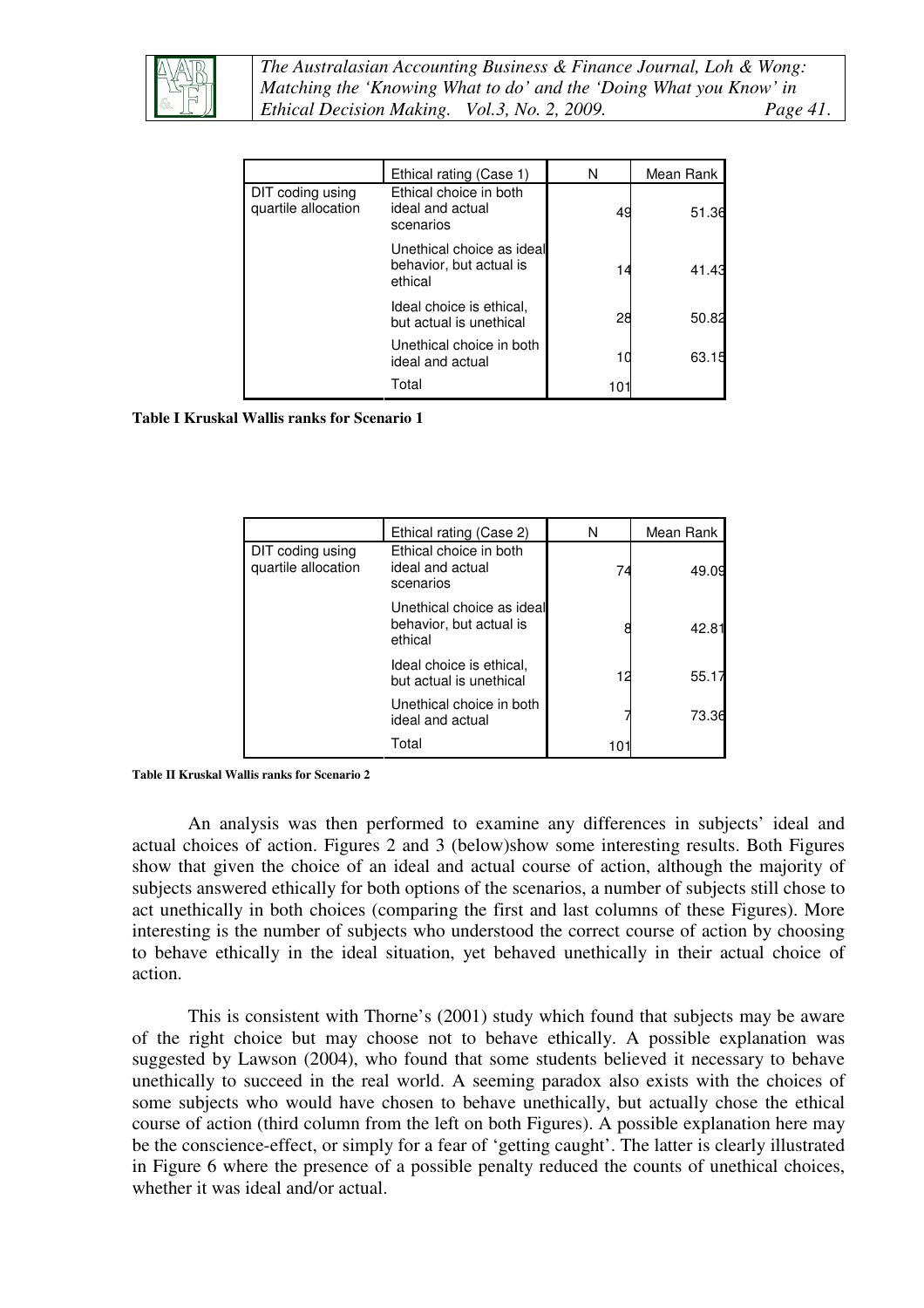



**Figure 2 Choices of behavior in a scenario without penalties for unethical behavior**



**Figure 3 Choices of behavior in a scenario with penalties for unethical behavior**

Figures 4 and 5(below) illustrate these changes in ethical behavior in detail. A McNemar test was conducted here to examine the relationships between the ideal choices and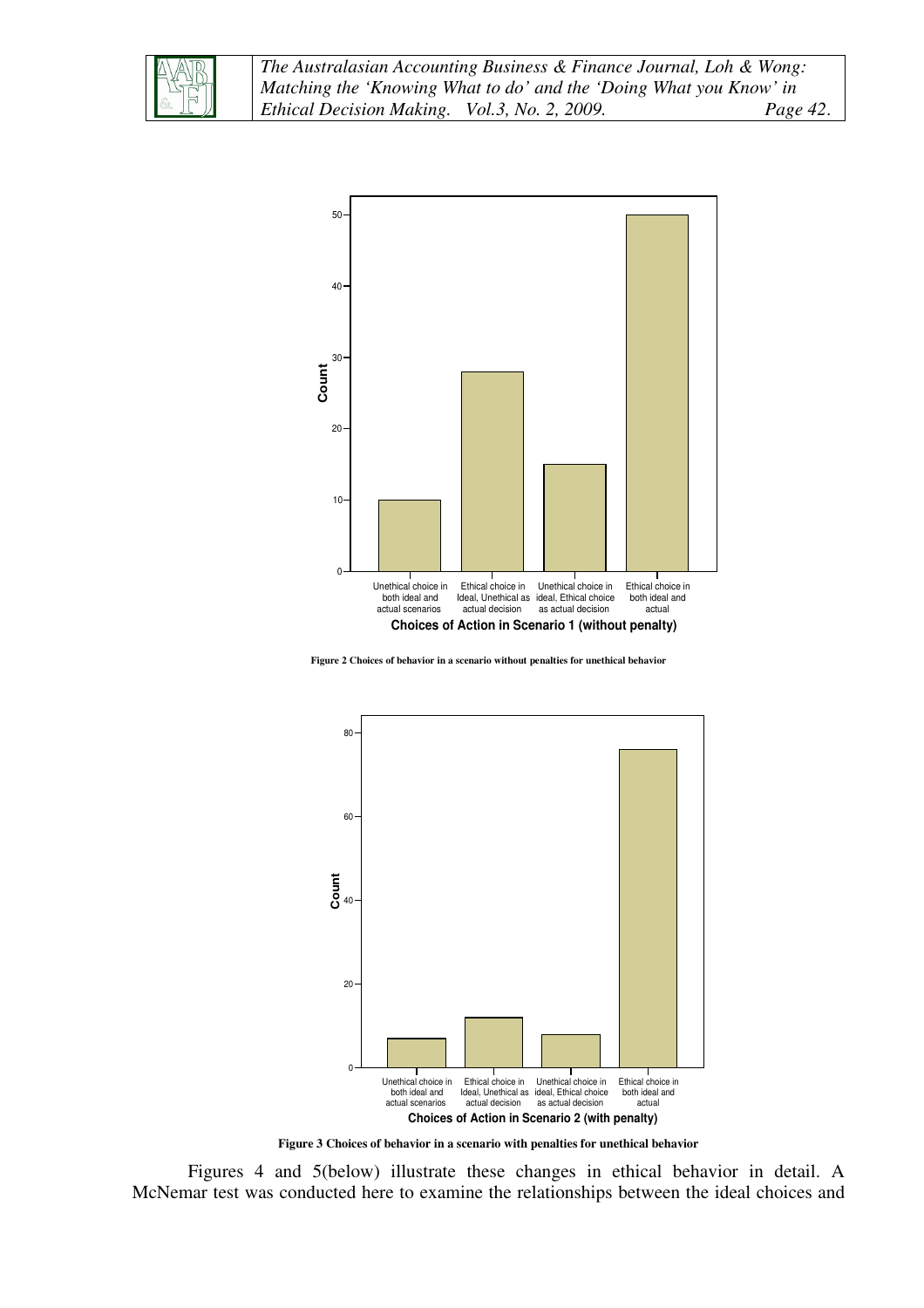

*The Australasian Accounting Business & Finance Journal, Loh & Wong: Matching the 'Knowing What to do' and the 'Doing What you Know' in Ethical Decision Making. Vol.3, No. 2, 2009. Page 43*.

actual choices of behavior both within each scenario and between the two scenarios. The purpose was to see if there are significant differences in the choices made if an individual is given the chance to make both an 'ideal' and 'actual' choice, and also whether these in turn change given a variation in circumstances (such as the existence of a penalty).



**Figure 4 Contrasting ideal and actual choices of behavior in a scenario without penalties for unethical behavior**



**Figure 4 Contrasting ideal and actual choices of behavior in a scenario without penalties for unethical behavior**

Table III (see below) suggests that the majority of subjects chose the ethical stance in each of the four pairings. Unethical choices are coded with a '0', and ethical choices with a '1'. From Table III, the means from the McNemar test show the proportion of subjects who made the ethical choice in each of the four choices. In scenario 1, 76% of subjects chose the ethical choice as their 'ideal' action, but only 63% actually made the ethical choice as their 'actual'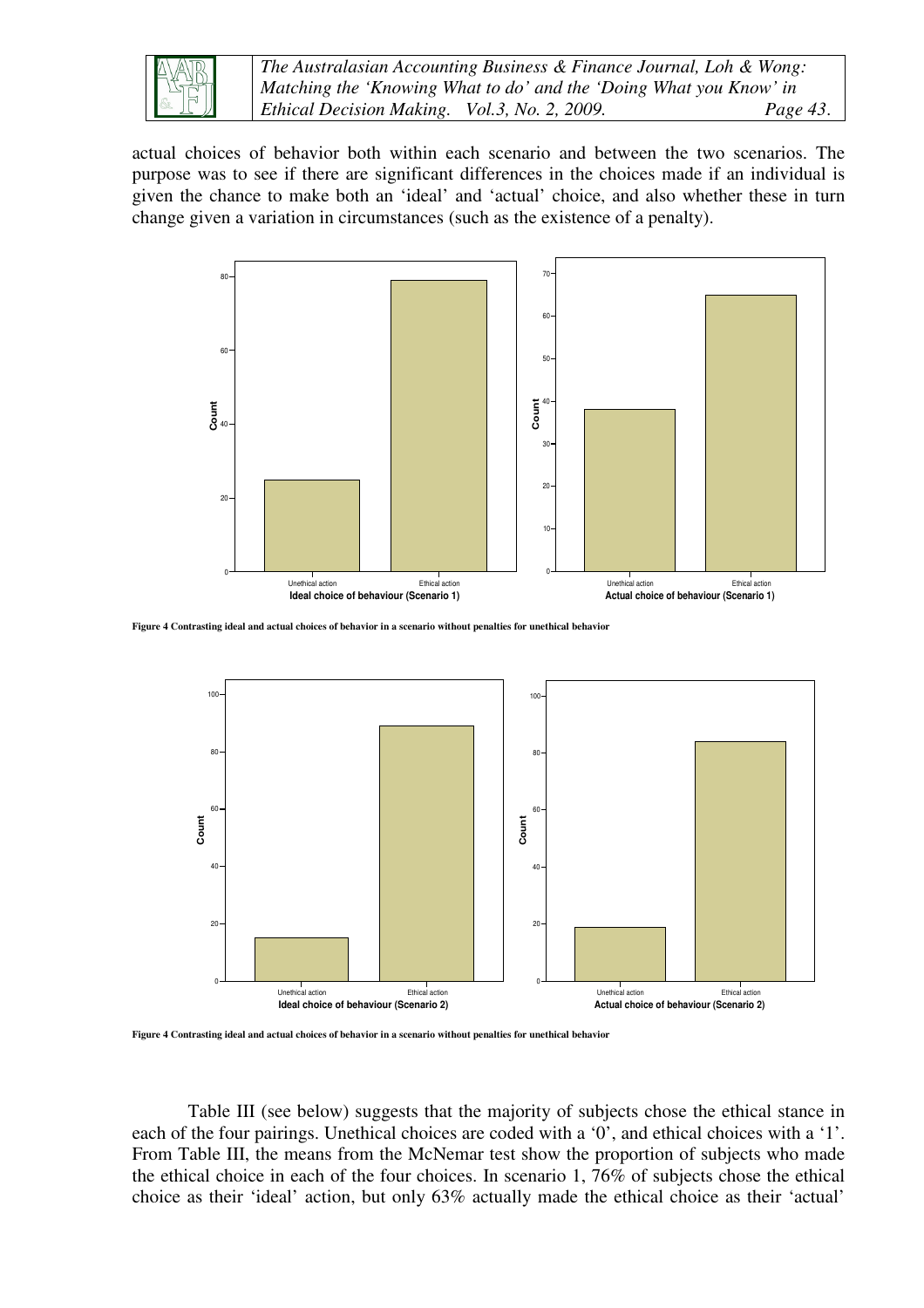

*The Australasian Accounting Business & Finance Journal, Loh & Wong: Matching the 'Knowing What to do' and the 'Doing What you Know' in Ethical Decision Making. Vol.3, No. 2, 2009. Page 44*.

action. This can be compared with scenario 2, where the proportion of 'ideal' and 'actual' actions that were ethical was about the same at 80%, an increase from the first scenario.

|                                           | N   | Mean | Std. Deviation | Minimum | Maximum |
|-------------------------------------------|-----|------|----------------|---------|---------|
| Ideal choice of behavior<br>(Scenario 1)  | 104 | .76  | .429           |         |         |
| Ideal choice of behavior<br>(Scenario 2)  | 104 | .86  | .353           |         |         |
| Actual choice of behavior<br>(Scenario 1) | 103 | .63  | .485           |         |         |
| Actual choice of behavior<br>(Scenario 2) | 103 | .82  | .390           |         |         |

**Table III McNemar descriptives for choices of behavior** 

The McNemar crosstabs from Tables IV to VII indicate that there were changes between choices from 'ideal' to 'actual' and from 'without penalty' to 'with penalty' scenarios.

|                                          | Actual choice of behavior<br>(Scenario 1) |  |  |
|------------------------------------------|-------------------------------------------|--|--|
| Ideal choice of behavior<br>(Scenario 1) |                                           |  |  |
|                                          |                                           |  |  |
|                                          |                                           |  |  |

**Table IV McNemar Crosstab – Ideal and actual choice switch in Scenario 1** 

Table IV (above) shows that 15 subjects who had made the unethical choice as their 'ideal' action switched to the ethical choice as their 'actual' action in scenario 1. A possible explanation could be that although the subjects would've liked to engage in 'cheat-to-gain' behavior, some cognitive process refrained them from committing to the unethical action. In contrast, almost twice as many subjects who had made the ethical 'ideal' choice actually chose to act unethically. This was significant at  $p=0.033$  ( $p<0.05$ ).

| Ideal choice of behavior | Actual choice of behavior<br>(Scenario 2) |  |  |
|--------------------------|-------------------------------------------|--|--|
| (Scenario 2)             |                                           |  |  |
|                          |                                           |  |  |
|                          |                                           |  |  |

**Table V McNemar Crosstab – Ideal and actual choice switch in Scenario 2** 

 $\overline{a}$ 

Table V shows a marked decline in the frequencies of unethical choices in scenario 2, where a penalty for unethical behavior was present. Compared to Table IV, only 12 subjects switched from the 'ideal' ethical choice to the 'actual' unethical choice. However, this result was not significant at  $p=0.252$  ( $p>0.05$ )<sup>9</sup>.

<sup>&</sup>lt;sup>9</sup> The non-significant differences here can be argued to be consistent with what one might expect of behavior where there is threat of a penalty for unethical behavior. Ideal and actual choices are thus unlikely to differ in such a situation.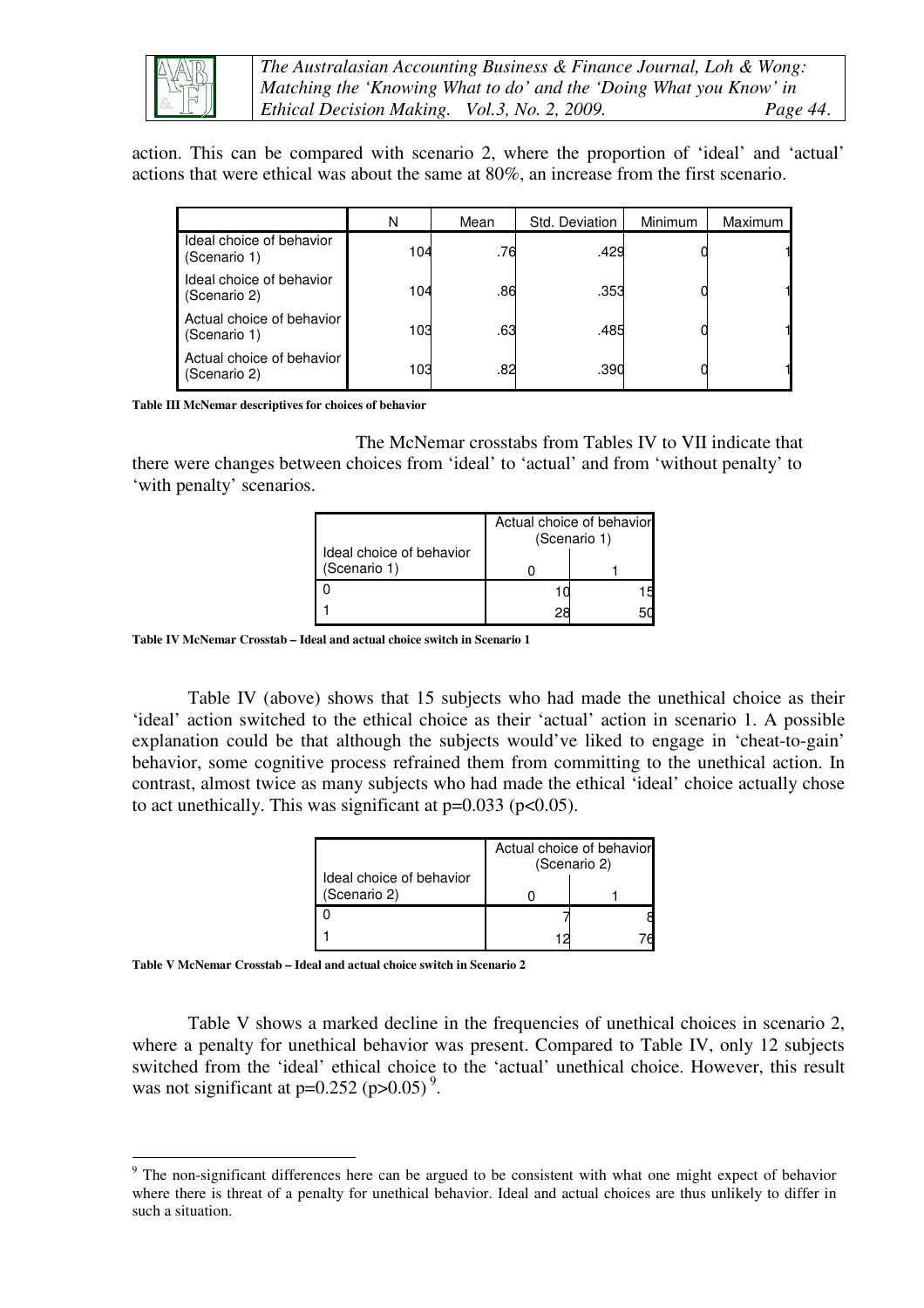

|                                          | Ideal choice of behavior<br>(Scenario 2) |  |
|------------------------------------------|------------------------------------------|--|
| Ideal choice of behavior<br>(Scenario 1) |                                          |  |
|                                          |                                          |  |
|                                          |                                          |  |

**Table VI McNemar Crosstab – Ideal action choice switch in Scenario 1 vs Scenario 2** 

|                                           | Actual choice of behavior<br>(Scenario 2) |  |
|-------------------------------------------|-------------------------------------------|--|
| Actual choice of<br>behavior (Scenario 1) |                                           |  |
|                                           |                                           |  |
|                                           |                                           |  |

**Table VII McNemar Crosstab – Actual choice switch in Scenario 1 vs Scenario 2** 

Tables VI and VII compares how 'ideal' and 'actual' choices switch between ethical and unethical actions in scenarios 1 and 2 respectively. 16 subjects who believed the ideal course of action to be unethical in scenario 1 switched to the ethical course in scenario 2. On the other hand, a much smaller number of subjects made the switch from ethical to unethical as what they 'should' do. This is intuitive as the existence of a penalty is more likely to affect the decision to increase the likelihood to behave ethically than unethically (whether the choice is 'ideal' or 'actual'). This is supported in Table VII where only 5 subjects switched from the ethical choice to the unethical choice in the 'actual' action when moving from scenario 1 to scenario 2. Table VII also shows that the existence of a penalty for unethical behavior does seem to increase the likelihood for ethical behavior, with the numbers showing 24 subjects made the switch from an unethical choice to the ethical choice in their actual' course of action. Both Tables VI and VII were significant at  $p=0.026$  ( $p<0.05$ ) and  $p=0.00$ ( $p<0.01$ ) respectively.

#### **5. DISCUSSION AND IMPLICATIONS**

This study makes two contributions to the literature on accounting ethics. Firstly, this is among the first of studies to find results consistent with Ponemon's (1993) and Bay and Greenberg's (2001) findings in being unable to support a linear relationship between ethical development and ethical behavior. Secondly, this study also finds results similar to those found in Thorne (2001), which supports the reasoning that although individuals may know what to do for the ideal ethical outcome, they may not necessarily actually intend to do 'what they know'.

These results not only have implications for the continued use of ethical development as a proxy for ethical behavior, but also suggest that education should not just seek to improve ethical development but also seek ways to align individuals' ethical intentions with their ethical judgments. Notwithstanding these, a limitation of this study lies in the use of accounting students in a relatively small sample. Additional studies would be useful to strengthen the results.

#### **6. CONCLUSION**

Overall, this study highlights the need for further research into this important aspect of behavior in an accounting setting. There are significant tensions and gaps in the accounting ethics literature warranting future scholarly examination and discussion.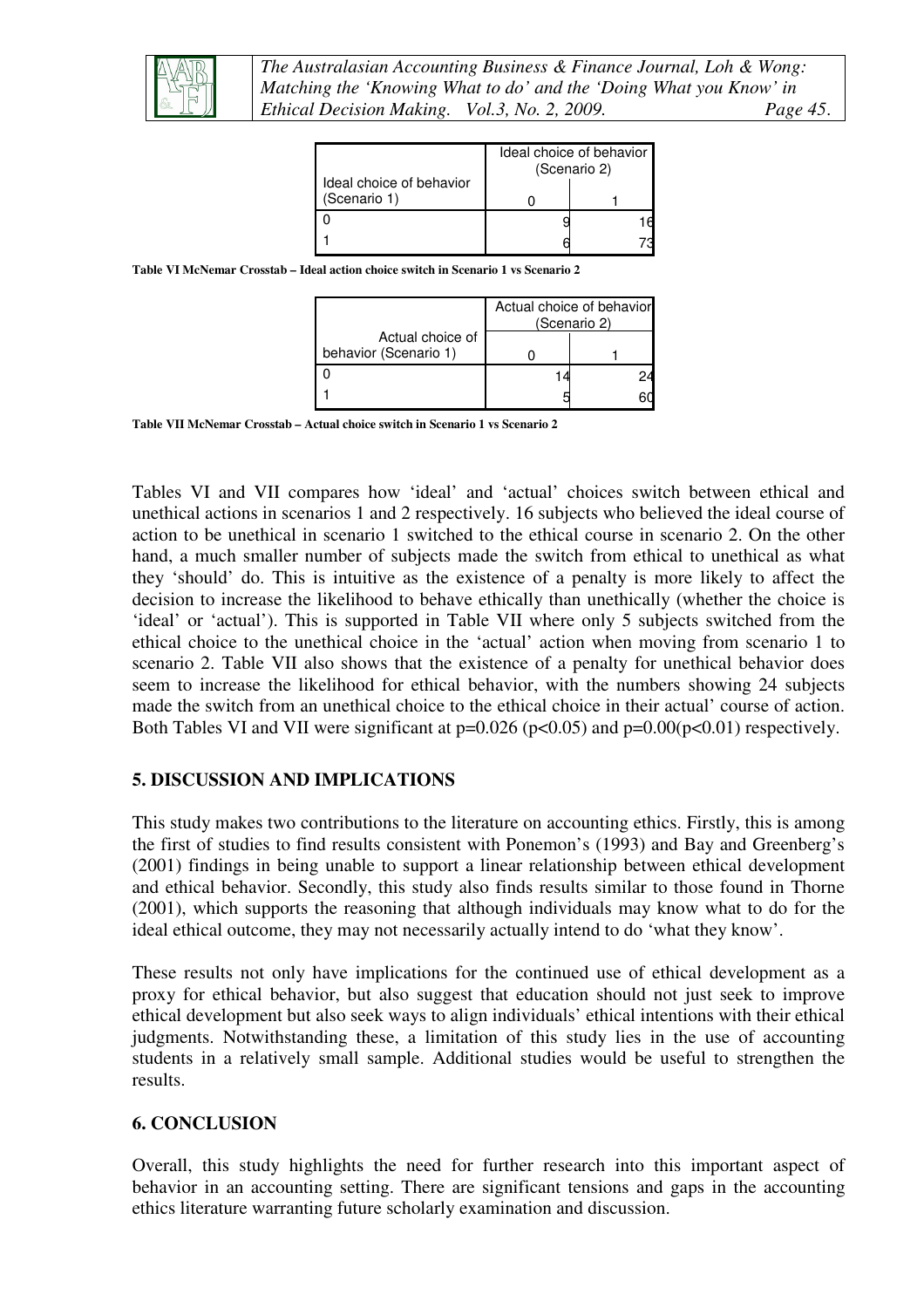

It has been proposed that academics and practitioners play a crucial role in building ethical communities that improve the ethical decision-making of individuals (Forster 1998; and Gaa and Thorne 2004). In particular, in light of recent corporate events, the International Federation of Accountants (IFAC) has released an exposure draft on business ethics that is based heavily on Kohlberg's and Rest's ethical development model<sup>10</sup>. However, the results of this study suggest that ethical development may not be related to ethical behavior. Although it would be unwise to dismiss the relevance of ethical development, this study suggests that care needs to be taken before unequivocally using ethical development as a proxy for ethical behavior.

#### **REFERENCES**

 $\overline{a}$ 

- Abdolmohammadi, M. J. and Baker, D.R.: 2006, "Accountants' value preferences and moral reasoning", Journal of Business Ethics*,* 69, 11-25.
- Armstrong, M.B., Ketz, J.E. and Owsen, D.: 2003, "Ethics education in accounting: moving toward ethical motivation and ethical behavior", Journal of Accounting Education, 21, 1-16.
- Bay, D.D., and Greenberg, R.R.: 2001, "The relationship of the DIT and behavior: a replication", Issues in Accounting Education, 16 (3), 367-380.
- Bebeau, M.J.,: 2002, "The Defining Issues Test and the Four Component Model: contributions to professional education", Journal of Moral Education, 31 (3), 271-295.
- Bernardi, R.A., Metzger, R.L., Scofield Bruno, R.G. , Wade Hoogkamp, M.A., Reyes, L.E. and Barnaby, G.H.: 2004, "Examining the decision process of students' cheating behavior: an empirical study", Journal of Business Ethics*,* 50 (4), 397-414.
- Bews, N.F. and Rossouw, G.J.: 2002, "A role for business ethics in facilitating trustworthiness", Journal of Business Ethics*,* 39 (4), 377-390.
- Blasi, A.: 1980, "Bridging moral cognition and moral action: A critical review of the literature", Psychological Bulletin, 88, 1-56.
- Buchan, H.F.: 2005, "Ethical decision making in the public accounting profession: an extension of Ajzen's Theory of Planned Behavior", Journal of Business Ethics, 61, 165-181.
- Cohen, J., Pant L. and Sharp, D.: 1998, "The effect of gender and academic discipline diversity on the ethical evaluations, ethical intentions and ethical orientation of potential public accounting recruits", Accounting Horizons, 12 (3), 250-270.
- Elias, R.Z.: 2006, "The impact of professional commitment and anticipatory socialization on accounting students' ethical orientation", Journal of Business Ethics, 68, 83-90.
- Forster, K.: 1998, "Promoting the ethical school: professional ethics for school administrators", Discussion paper presented to the symposium on The Ethics of the Teaching Profession, University of Technology Sydney, December 10.
- Forte, A.: 2004a, "Antecedents of managers in moral reasoning", Journal of Business Ethics, 51 (4), 315-347.
- Forte, A.: 2004b, "Business ethics: a study of the moral reasoning of selected business managers and the influence of organizational climate", Journal of Business Ethics, 51 (2), 167-173.
- Gaa, J.C. and Thorne, L.: 2004, "An introduction to the special issue on professionalism and ethics in accounting education", Issues in Accounting Education, 19 (1), 1-6.
- International Federation of Accountants (IFAC).: 2003, "Rebuilding public confidence in financial reporting an international perspective", August.
- International Federation of Accountants (IFAC).: 2006, "Approaches to developing and maintaining professional values, ethics and attitudes", International Accounting Education Standards Board, Exposure Draft, September.
- Kidwell Jr, R.E.: 2004, "'Small' lies, big trouble: the unfortunate consequences of resume padding, from Janet Cooke to George O'Leary", Journal of Business Ethics, 51 (2), 175-184.
- Kohlberg, L.: 1958, "The development of modes of moral thinking and choice in the years ten to sixteen", unpublished PhD Dissertation, University of Chicago.
- Kohlberg, L.: 1979, The meaning and measurement of moral development, Worchester, MA: Clark University Press.

<sup>&</sup>lt;sup>10</sup> "Approaches to Developing and Maintaining Professional Values, Ethics and Attitudes", International Accounting Education Standards Board, Exposure Draft, International Federation of Accountants, Sep 2006.